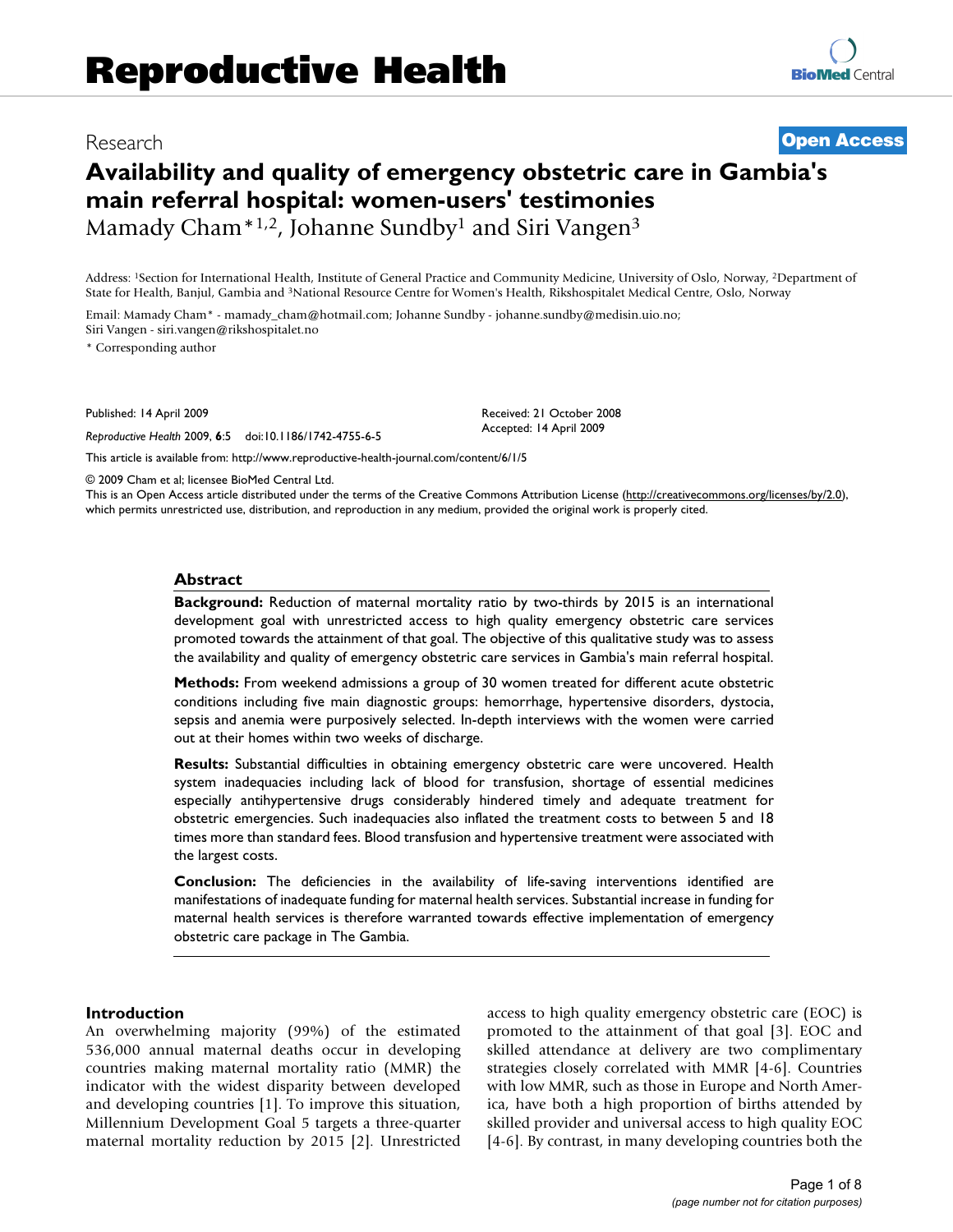proportion of births attended by skilled personnel and met need for EOC are disproportionately low [5,7,8]. The latter is indeed the situation of Gambia where the present study was performed [9].

Gambia's maternal health policy puts emphasis on referral to tertiary hospitals for high-risk pregnancies with the goal to reduce maternal and perinatal morbidity and mortality. Geographical accessibility to health care facilities in the country is good with over 85% and 97% of the population living within 3 km and 5 km of a primary health care or outreach health post respectively [10]. Cost of maternity care services in public health facilities is relatively low with a one-time standard fee of five Dalasis (abbreviated D, US\$ 1 equivalent to D26 as at September 2006) payable on antenatal registration. Institutional normal vaginal delivery and cesarean section attracts an additional official fee of D50 and D100 respectively [11]. Payment of these fees should cover drugs, medical supplies, overnight admission and other services including blood transfusion during labor, delivery and immediate postpartum period. There is no required payment of fees in advance of admission or care. However, it is not uncommon for patients be handed prescriptions only to buy items when not available in the hospital.

With all these efforts, Gambia's maternal health indicators are not favorable. Maternal mortality ratio, for example, is up to 1500 per 100000 live births and lifetime risk of maternal death is over 200 times higher than in developed countries [1]. Most deliveries (70%) occur at home supervised by a traditional birth attendant or a relative and only one in five women with obstetric emergencies report to a medical facility for assistance [9]. Thus, a great proportion of women requiring life-saving obstetric services do not get to such services.

Understanding the factors that hinder optimal utilization of available maternity care services particularly when an emergency complication arises is essential in addressing the barriers and to substantially reduce maternal mortality. Exploring women-user's experiences with the health system is thought to be most appropriate. This approach has been reported to have increased both acceptability and utilization of obstetric services elsewhere [12,13].

Investigations into maternal health care have often used maternal deaths as a starting point. Review of severe acute maternal morbidity (SAMM) cases has now been proposed as an entry point. Besides being far more common, SAMM cases, unlike maternal deaths, are women who have survived and they, rather than their family members, can be interviewed about care seeking efforts and detailed aspects of the care received [14-16].

This paper reports on findings from a qualitative study of women survivors of SAMM treated at Gambia's main referral hospital. The study explored the process of seeking and obtaining obstetric care services with the aim to assessing round the clock availability and quality of EOC services. Special attention was given to possible barriers to accessing the required care.

# **Methods**

# *Study country*

Located in West Africa, Gambia has a population of 1.4 million inhabitants, mainly subsistent farmers. Of 177 countries on the Human Development Index for 2006, The Gambia was classified as a low-income country and ranked 155<sup>th</sup> [17]. The gross national product per capita is \$340. Though resource-constraint, public spending on the health sector continuously increased over the years, currently accounting for 13.9% of government spending, being ranked the second highest in the African Region [18]. However, the proportion of government expenditure specific to maternal health remains unknown. Health has been identified as a priority by the Gambian government and there is great enthusiasm to attain Millennium Development Goals on child and maternal health which has culminated in 2005 the development of a country road map to reduce maternal and neonatal morbidity and mortality [19]. Sadly, for lack of funding this road map is yet to be implemented.

# *Study hospital*

Royal Victoria Teaching Hospital (RVTH), the site for the current study located in the capital city Banjul, was selected purposively for being the main obstetric referral hospital in the country and with an overwhelming majority of the country's health resources. For example, almost all doctors and 45% of midwives in the public sector work at RVTH [20]. It has a separate operating theatre exclusively for maternity cases with up to three teams of four doctors (a consultant obstetrician and three residents) supposedly to provide round the clock obstetric services cover. However, only few junior doctors are available after normal working hours (8:00 – 14:00 hours) and on weekends. EOC service in the hospital is supported by the hosting of the National Reference Laboratory which includes the National Blood Transfusion Services. Unlike other public hospitals around the country, electricity and water supply at RVTH is available round the clock. With these and other facilities, it is widely believed that EOC services at RVTH are more readily available and of superior quality than in other public hospitals. Thus it is not surprising that 35% of births in medical facilities and 79% of cesarean sections performed in the country occur in RVTH [9]. Besides its primary function being an obstetric referral center, RVTH also provides general pregnancy care services to women living within close surroundings. The MMR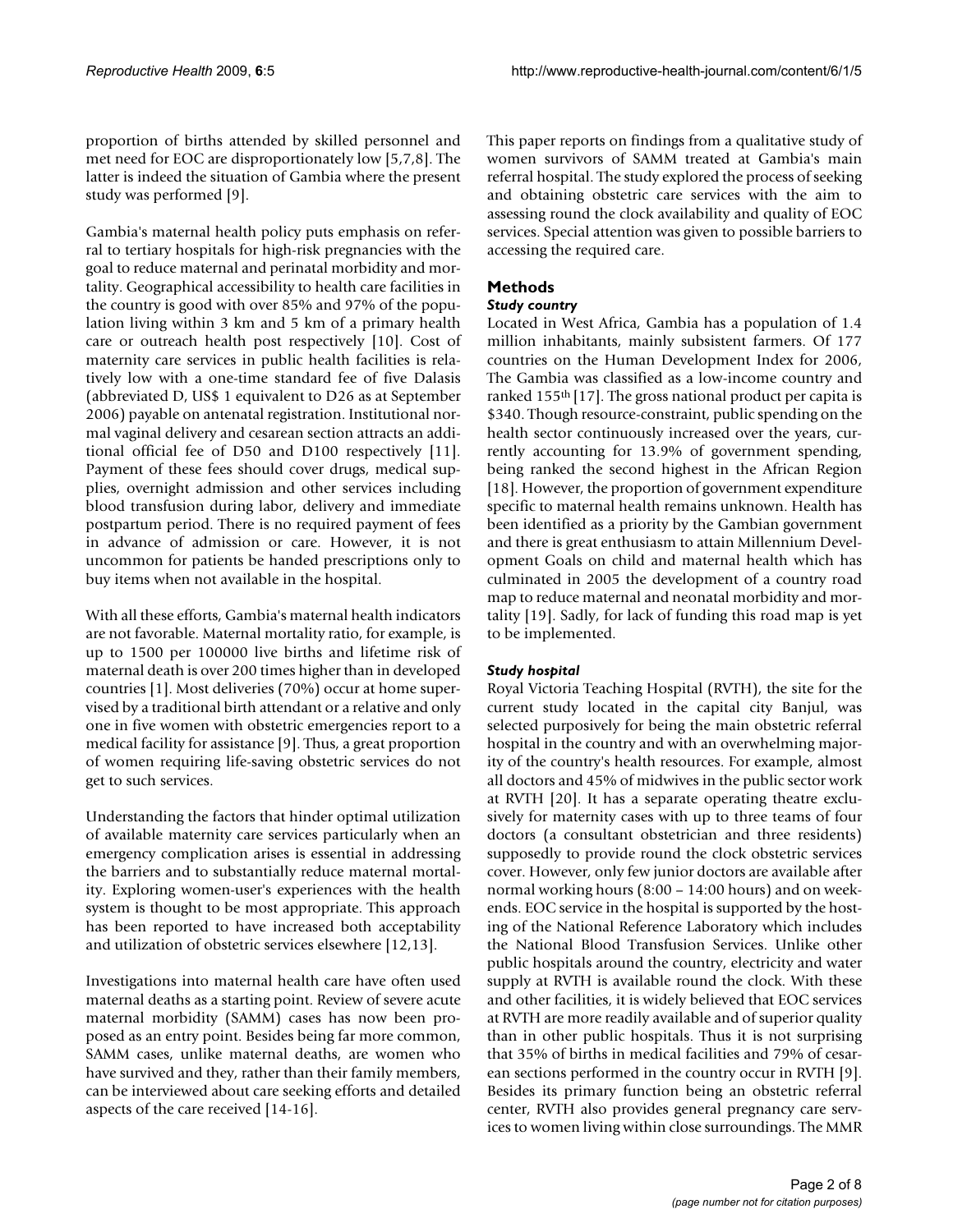at this hospital is very high, exceeding 1100 per 100,000 live births [21].

# *Subjects and data collection*

In-depth interviews with women survivors of severe acute obstetric complications or "Near Misses" were held. SAMM case was defined as "any woman who suffered acute obstetric conditions, at any period in pregnancy to six weeks postpartum, severe enough to end in a maternal death. The woman survived due to the care received or good luck"[15]. We included five categories of obstetric emergencies defined according to disease-specific criteria based on management and/or clinical signs and symptoms: hemorrhage at any pregnancy state (leading to transfusion, cesarean section or hysterectomy); hypertensive pregnancy disorders including eclampsia or severe pre-eclampsia with a minimum diastolic pressure of 110 mmHg; puerperal sepsis (peritonitis, septicemia, offensive vaginal discharge); dystocia resulting from prolonged, obstructed labor or mal-presentation (leading to ruptured or pending uterine rupture, cesarean section, instrumental delivery or perinatal laceration) and severe anemia (hemoglobin  $<$  6 g/dl). The lower limit of diastolic pressure and hemoglobin level applied were according to national guidelines [22].

To appreciate round the clock EOC availability, we purposively selected 30 women from weekend admissions between January and June 2006. We ensured inclusion of all the above obstetric conditions. For budgetary reasons and feasibility, only women residing within 30 km of the hospital were recruited which translates to residents of three urban municipalities: Banjul, Kanifing and Western region. Individual consent and women's telephone contacts and traceable addresses were obtained before discharge from the hospital. Interviews were conducted at the women's homes and convenience within two weeks of discharge in the presence of relative(s) who were with her in hospital. The primary author (MC) with local experience performed all the interviews in the local languages which focused on health care seeking process, woman's experience at the hospital from arrival to discharge, estimated time lapse between reception and obtaining definitive treatment. The woman's perceived quality of care received was also explored. Interview guides were semistructured, open-ended and probing that permitted women to respond freely using their own language. All interviews were transcribed verbatim, translated into English, categorized and analyzed using a Grounded Theory [23]. The frequently emerging themes and concepts were organized accordingly with the aim of identifying pertinent issues of relevance during care seeking and obtaining process. Typical statements were used for citation. Interview reports were supplemented by quantitative data on the number and types of obstetric condition or event each

woman had, management and treatment received with their timing abstracted from multiple maternity data sources including case files, theatre and blood transfusion registers and ward daily report books. Ethical approval for this study was obtained from the ethics committees in both Gambia and Norway.

# **Results**

# *Characteristics of women*

Mean age of the women was 24 years with a wide range (17–38 years) and average previous number of deliveries was two. All except four women were married, 11 attended formal schooling with six completed 11 years of secondary school. Antenatal care visit was noted for all except two women with a reported average number of three visits (range 1–7). Direct obstetric complications were the primary diagnosis for 25 women: hemorrhage (n  $= 6$ ); hypertensive pregnancy disorder (n  $= 12$  of which eclamptic seizures noted in five); dystocia and sepsis accounted for five and two cases respectively. Severe anemia was noted in five women. Multiple conditions were noted in four of the 30 women. All except two women sought medical help initially from a nearby health center before further referral to the study hospital. Of the 22 women that gave birth two had twins. Twenty of the women delivered at the study hospital with ten of them delivered by cesarean section. Six women experienced a stillbirth.

Estimated time interval between diagnosis and initiation of definitive treatment varied by condition or management. Women who received blood transfusions, Magnesium Sulphate (MgSo4) or had cesarean section, were associated with considerable longer delays with a reported average time of 48 hours (ranged  $5 - 72$  hrs), 12 hrs (ranged 4 – 48 hrs) and 24 hrs (ranged 2 – 72 hrs) respectively.

We noted wide variation in reported treatment cost and scheduled fees even when final cost calculation was limited to financial costs on admission, drugs, medical supplies and transfusion blood. The average total expenditure for these women was between 5 and 18 times higher than the standard fees (table 1). Substantial variation in treatment costs by condition or management was also noted adding to the unpredictability of the final costs. The average total expenditure for women receiving transfusion or treated for hypertensive pregnancy disorder compared to women who did not receive such treatment was D881, D586 and D234 respectively, indicating a sharp difference.

# *Reception at the referral hospital*

For some women even with a referral letter obtained from a peripheral health unit, reaching the hospital in an emer-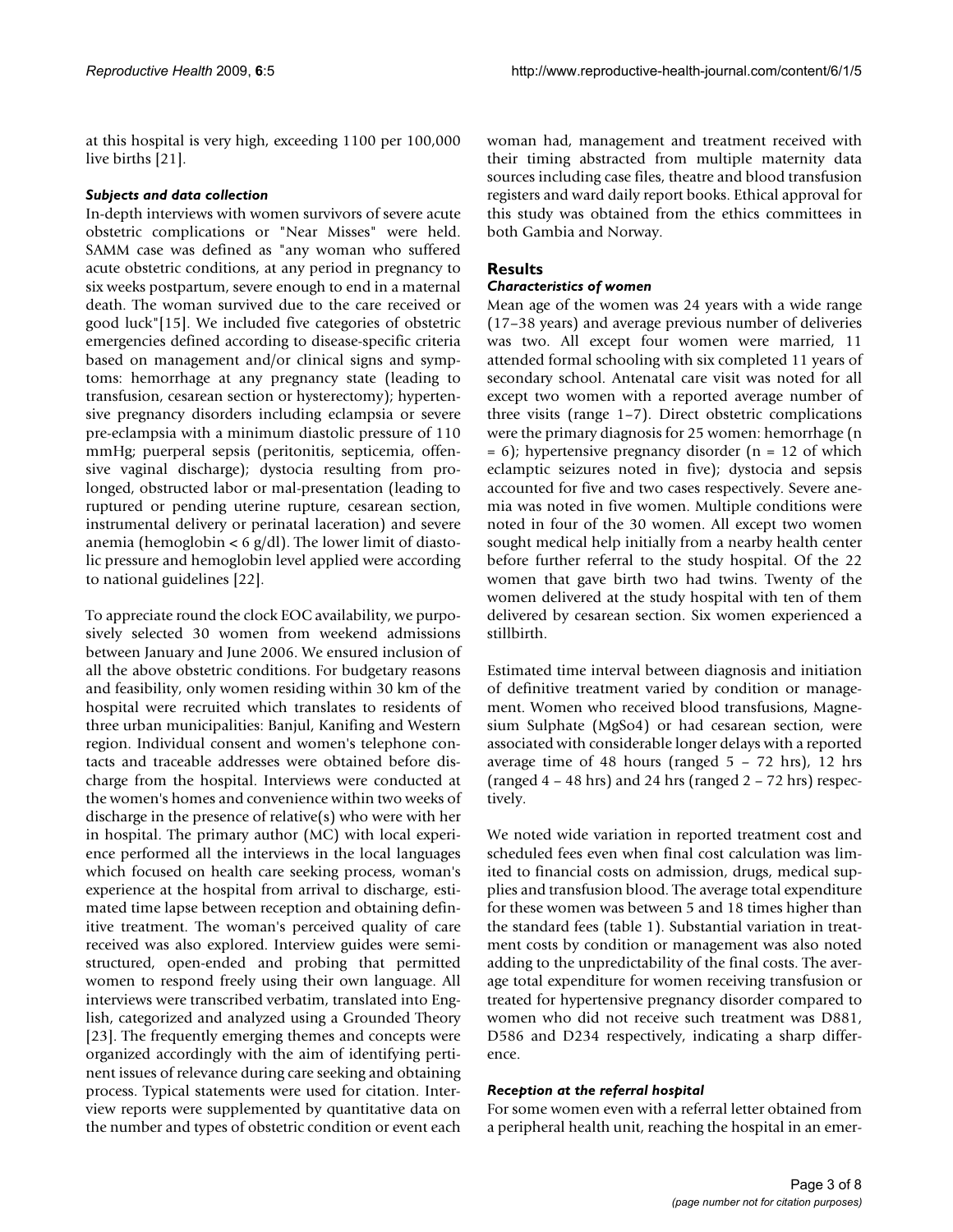| Condition                         | Expenditures in Gambian Dalasis – mean costs (range) |                        |                      |
|-----------------------------------|------------------------------------------------------|------------------------|----------------------|
|                                   | <b>Admissions fee</b>                                | <b>Drugs and/Blood</b> | Total                |
| Standard charges                  | $50(50 - 100)$                                       | -                      | $50(50 - 100)$       |
| Transfused cases only             | $346(50 - 1500)$                                     | $512(70 - 1500)$       | $881(180 - 2200)$    |
| HPD cases only                    | $245(50 - 1500)$                                     | $425(0 - 800)$         | 586 ( $100 - 1950$ ) |
| Transfused/HPD cases              | $316(50 - 1500)$                                     | $390(0 - 1500)$        | $765(100 - 2200)$    |
| Not Transfused or Treated for HPD | $156(100 - 225)$                                     | 61 $(0 - 200)$         | $234(100 - 400)$     |
| All cases                         | $291(50 - 1500)$                                     | $341(0 - 1500)$        | 687 $(100 - 2200)$   |

#### **Table 1: Expenditures by treatment of obstetric condition**

gency state had not resulted in receiving prompt care. Women waited for hours before being formally received or attended to at the hospital. Narratives of an escort to a 17-year-old eclamptic woman provide a poignant case:

*"She fell down unconscious at home.......we (me and her boyfriend) took her to the nearest health center.........there she was examined and put in the ambulance to Banjul (RVTH). On our arrival at the hospital the security man told me to first go to the delivery room to inform the nurses..... I went and told them (nurses and midwives) but I was told to "go and wait". They never came to see her (patient). An hour later, when she again started fitting I went back to tell them. That was the moment one of the nurses came to see her. Thereafter she was wheeled to the ward and put on a bed"*.

#### *Obtaining blood and blood transfusion*

Availability of safe blood for transfusion is essential for effective implementation of EOC package. Thus, in situations were blood is not readily available prompt delivery of life saving interventions such as transfusion or cesarean section is hindered. Receiving definitive obstetric care was for some women, constrained by many impediments surrounding blood transfusion. Lack of transfusion blood in the hospital emerged as an important factor. The husband of a severely anemic multi-parous woman needing transfusion narrated how he acquired blood:

*".....At the ward I was told to find two bottles of blood for her (referring to his wife). I went to the lab to look for blood but was told (by laboratory staff) that there was none......I decided to donate but my blood (group) was different. It was already night so I went home..........In the evening of the following day a friend came to donate her one bottle"*.

Obtaining the requested quantity of blood was both taxing and time consuming. However, the process highlighted the crucial role husbands played in acquiring transfusion blood. For some, blood was acquired mostly through social networks at no financial cost after a long period of searching for a potential donor far and wide. A husband-escort narrated:

*"A whole day I cannot find a donor or get blood. The following morning I went straight to the army headquarters (next to the hospital) to seek for help. Luckily one of the soldiers followed me to the lab and volunteered to donate one bottle. The second bottle was donated by a friend of mine (living 70 km away) the next day"*.

Making blood readily available to patients needing transfusion should supposedly be the primary function of the hospital. But similar to other hospitals around the country, in RVTH this responsibility was shifted to the women and their relatives. None of the 15 women transfused in the current study obtained blood from the hospital's regular supplies. These women obtained transfusion blood from a combination of ways including from a relative (n = 6) free of cost, a remunerated donor identified by laboratory staff or by directly buying from laboratory staff ( $n =$ 13) even when buying and selling of blood in public hospitals is prohibited. The cost per unit of blood varied (range D200 – D350). The costs incurred on blood were strikingly prohibitive as a husband narrated:

*"......I was told to find seven bottles of blood for her (referring to his wife). I donated one.... (after a long paused in hesitation to explain) ..... my friend accompanying me talked to one guy working in the laboratory to seek for assistance. He demanded D250 for each bottle....... I paid him D1500 for the six bottles"*.

Even with the multiple hurdles associated with acquiring blood surmounted, other challenges remain. Inadequate storage of transfusion blood by ward staff prevented at least one woman from being transfused. A 27 year-old woman with severe obstetric hemorrhage painfully recalled how she could not be transfused.

*"My husband managed to buy two bottles of blood for me yesterday. The morning ward staff collected the blood from the lab and put them on top of the ward refrigerator for*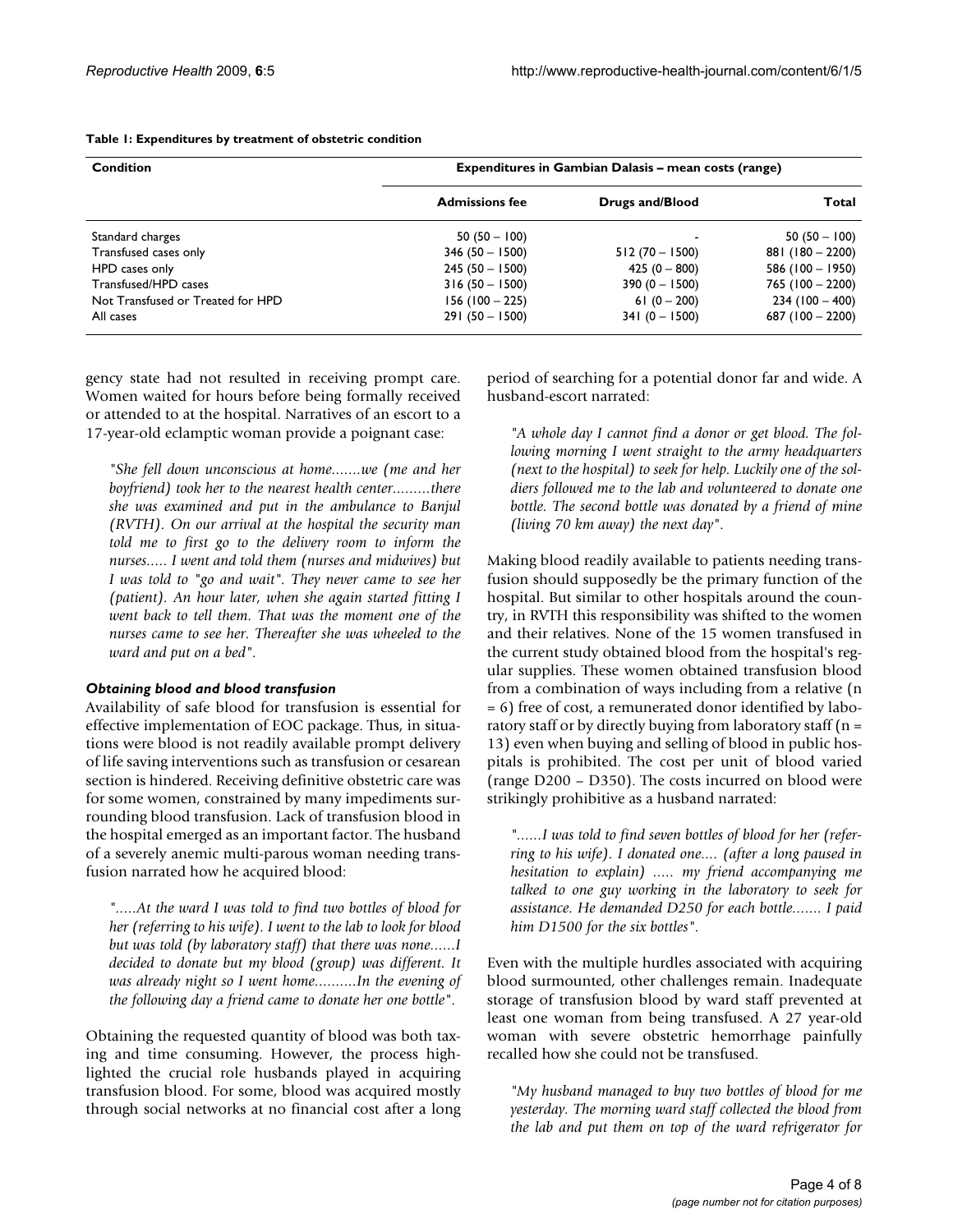*cooling. The following morning my husband was again told to replace the two bottles as the previously acquired blood was spoiled as the nurse put it"*.

#### *Obtaining cesarean section*

Cesarean section, an essential component of the EOC package, provided in a timely fashion is critical for maternal and fetal outcomes. Health service inadequacies particularly shortage of doctors prevented timely dispensation of cesarean delivery. For some women in the current study, despite the urgency, cesarean section was delayed for four days after the recommendation was made. Testimonies of the mother-in-law of an eclamptic woman needing cesarean section provide a classic example:

*".....her legs and face were swollen and fitting throughout. On Friday she was transferred to the hospital in Banjul (RVTH). I was told she will be operated (cesarean section) when the doctor is available........She was operated on Monday (three days later) but the baby was already dead"*.

### *Impact of essential drugs' shortage*

Intermittent shortage of essential medicines especially MgSo4 in the hospital was an important factor for suboptimal care. Given the high costs of medicines in privately owned pharmacy stores meant that in most cases family members of the women were unable to buy all the prescribed medicines unavailable in the hospital. Furthermore, the few that managed could hardly afford the full course of treatment ordered. This was a pervasive recurrent issue raised as indicated in this testimony of a husband of a woman with eclampsia:

*".....They wrote three different types of medicines for her and none was available in the hospital. As I had no money with me I went back home to look for more money. It was not until the following day that I raised some money enough to buy only one of the medicines prescribed"*.

# *Perceived quality of care received*

Women's testimonies depicted mixed reactions. As some expressed satisfaction with the quality of care received others did not. Interpersonal care processes such as being greeted or talked to, bed sheet frequently changed or medications provided free of cost were commonly cited by women who perceived the quality of care received satisfactory. Survival of the illness even when the pregnancy outcome was fetal loss was associated with good quality of care. In contrast, poor reception, unpleasant provider attitude, difficulties encountered in acquiring blood and actual transfusion were omnipresent concerns in the accounts of women who perceived the quality of care below expectation. The higher than expected costs of treatment were sources of indignation, shock and disappointment to women and their families as exemplified by this quote from a husband:

*"We are told maternity fees are not more than D100. We go to the hospital with only that amount. In reality there is nothing in the hospital........ You are asked to buy blood, medicines and other things. If you don't have money your patient will die. I spent D2200. I spent all that I have and even borrowed money to meet the total cost"*.

# **Discussion**

This study uncovered substantial difficulties in obtaining EOC services in Gambia's main referral hospital. Health service related inadequacies resulting from a *"plethora of shortages"* including lack of transfusion blood, shortage of essential medicines especially MgSo4 and shortage of doctors underscored the obstacles. These shortages had a negative impact on timely access to the required obstetric care.

The acute shortage of blood for transfusion in this hospital is worrying given that availability of blood is essential in treating common obstetric conditions including hemorrhage, anemia and for at least 6.4% of women who needed cesarean section [24]. Anemia and hemorrhage are the leading causes of maternal mortality in this hospital accounting for over half of all deaths, with anemia related deaths alone increased by six-fold between 1991 and 2001 [21]. Given the strong association between maternal mortality and blood availability [25], ensuring local availability of blood for prompt access to transfusion when required is therefore warranted. Despite being reported previously [26-28], scarcity of transfusion blood in Gambian hospitals still persists. In our opinion this situation is self-reinforcing and driven by a combination of factors including the general fear of testing positive for HIV in a population where HIV is highly stigmatized. This could cause potential donors are reluctant to come forward to donate blood. Additionally, the high anemia prevalence (52%) among Gambian women of reproductive-age [29] increases the need for transfusion blood. Thus, the demand far exceeds the supply causing consistent shortages. Importantly, transfusion blood in public hospitals around the country including RVTH is mostly acquired from directed donors. Most disquieting situation is the reliance on commercial donors for blood availability. Besides yielding a lower donation rate, remunerated blood donation increases the risk of transfusion transmitted infections [30,31]. Therefore, to meet the country's blood transfusion needs, the national blood transfusion services must take a more proactive role in promoting voluntary donation. In addition to substantial maternal mortality reduction, local blood availability may have some ripple effects in benefiting non-obstetric patients, facilitat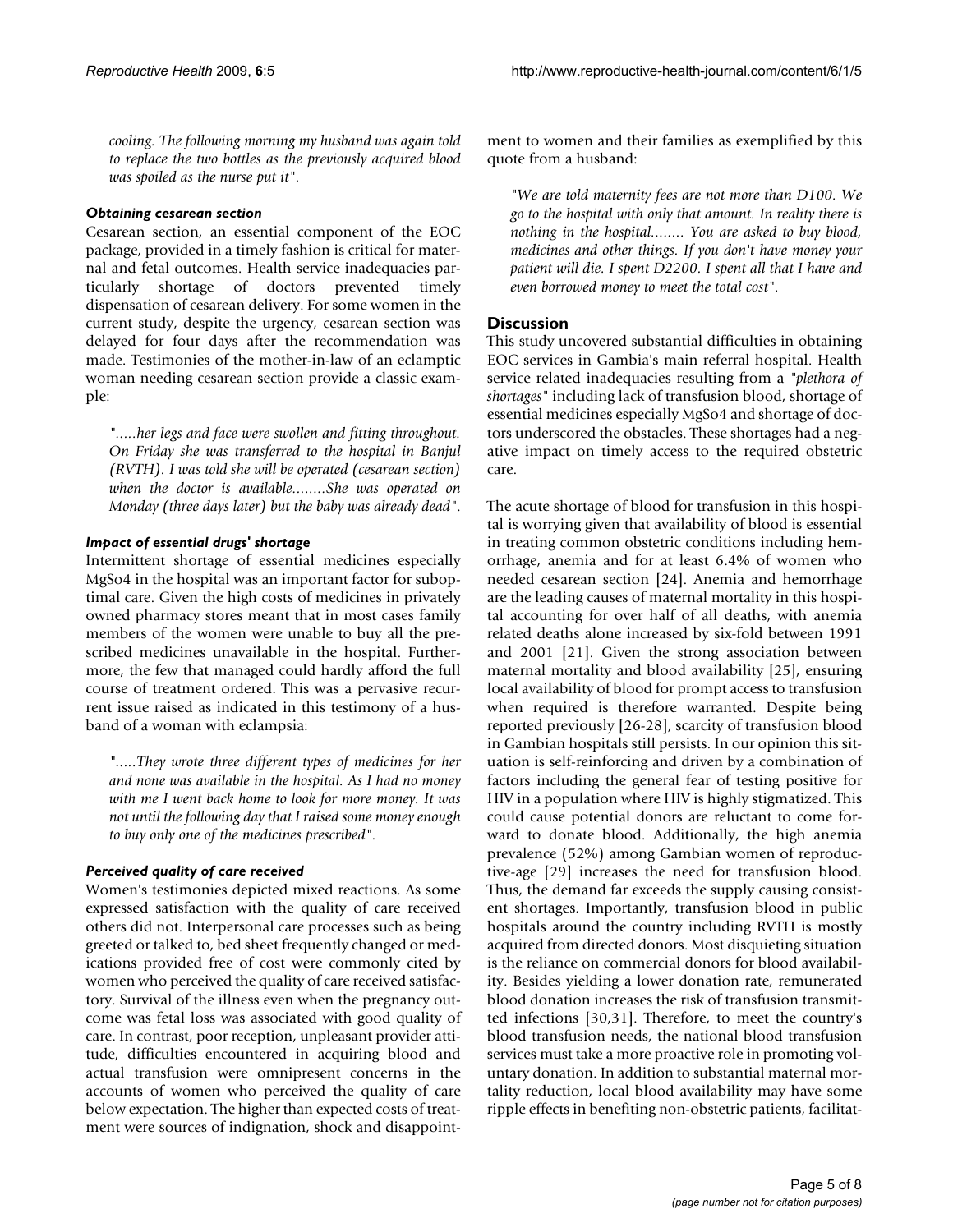ing speedy dispensation of care and for overall utilization of services [32].

A striking finding of this current study is the huge costs involved in obtaining required obstetric treatment. Had time and other indirect costs on travel, food, living in the hospital and caretaker been included in the calculation, the final costs would have been even larger. These expenses form a substantial part of health care costs elsewhere [33-36]. Of interest is the fact that more than twothirds (68%) of the costs were indirect costs such as for transfusion blood, MgSo4 and medical supplies that the hospital lacks. These shortages highlight the operational difficulties in this national hospital but to a broader context mirror inadequate health system funding particularly for Gambia's maternal health program. This is evidenced by the current lack of budget for maternal health services even with the reported increased spending on health. Thus, the shortages identified in this study are not unexpected.

Private funding constitutes 60% of Gambia's total expenditure on health with 67% derived from user-fees [18]. Government's spending on health per capita is currently at \$8 rather than the required \$12 to provide minimum level of health services [18]. In 2007 the government, however, abolished all user-fees on maternity care services. Unfortunately, this move has not yet culminated in increased funding to replenish the lost revenue from such fees creating an income gap for the health sector. Given this situation, it is reasonable to conclude that the health service deficiencies identified in this study may not be adequately addressed at least for now. Therefore, along with abolishing user-fees there should be increased investment. That would be a more sustainable and sound approach in providing financial protection to women and their families.

Though our data is limited in determining affordability of treatment cost, we noted that for almost all women their accompanying family or friends did not have the needed cash in hand to pay for the prescribed drugs or blood donor. Instead they went back to their homes to raise more money, a process that deferred access to definitive treatment. This may have serious implications for maternal and fetal health outcomes. The relatively short window period for treating hemorrhage, for example, a delay of 12 hours [37] could be catastrophic. The average delay of 48 hours before the actual initiation of blood transfusion as found in this study provides clear indication of the substandard quality of EOC in this hospital. This could possibly explain the high maternal mortality associated with hemorrhage and anemia as reported in this hospital [21]. The high and unpredictable treatment costs uncovered makes it more difficult to save money for emergency care and may potentially serve as a strong deterrent to seeking future obstetric care even in emergency situations particularly among poor women [35,36].

Although, considering users' view in determining quality of care has been criticized [12,38], however, its measurement fulfils important issues of care including: understanding users' experiences of health care, promoting cooperation, identifying problems and evaluating health care [38]. The findings of this study show that there are inadequacies that resulted in significant delays before receiving definitive treatment. Substantial fetal losses (one in three women experienced a stillbirth) were noted. Fetal outcomes and quality of obstetric care are closely correlated [39]. Additionally, the mean hospital stay of 10 days obtained compares unfavorably with the Irish study [40]. This may to some degree reflect poor quality of services. Poor quality of care, perceived or real, has been reported to result in delayed care seeking and poor outcomes [41].

Poor staff attitudes that emerged in women's accounts in this study are not surprising as it has been reported by previous studies [10,13,26,36,42-44]. We speculate that instituting a system of perinatal audit in this hospital's maternity wing would continually improve obstetric care services and maternal health outcomes.

This hospital based study on a sample of women with different conditions highlighted their varied but real individual experiences in obtaining EOC at Gambia's main obstetric referral hospital. Their accounts of events may have been less prone to recall bias given the short recall period. Conducting interviews in participants' homes may have considerably minimized possible courtesy bias, moreover, when the interviewer was neither known nor connected to the study hospital. Involvement of key people who where with the woman at the hospital in the interviews provided detailed information about events. In our opinion the above approaches applied strengthened the current study and impacted favorably on the validity of our findings.

# **Conclusion**

This study highlighted substantial inadequacies in the availability and quality of life-saving obstetric services in RVTH, which impacted on timely receiving of urgently needed obstetric care. These inadequacies are manifestations of a broader health system problem but most importantly mirror inadequate health care funding. In order to improve availability and quality of obstetric care services in the country and RVTH in particular, there is an urgent need for substantial increased and sustained funding for maternal health services. Along with that we suggest that instituting a system of perinatal audits in this hospital is a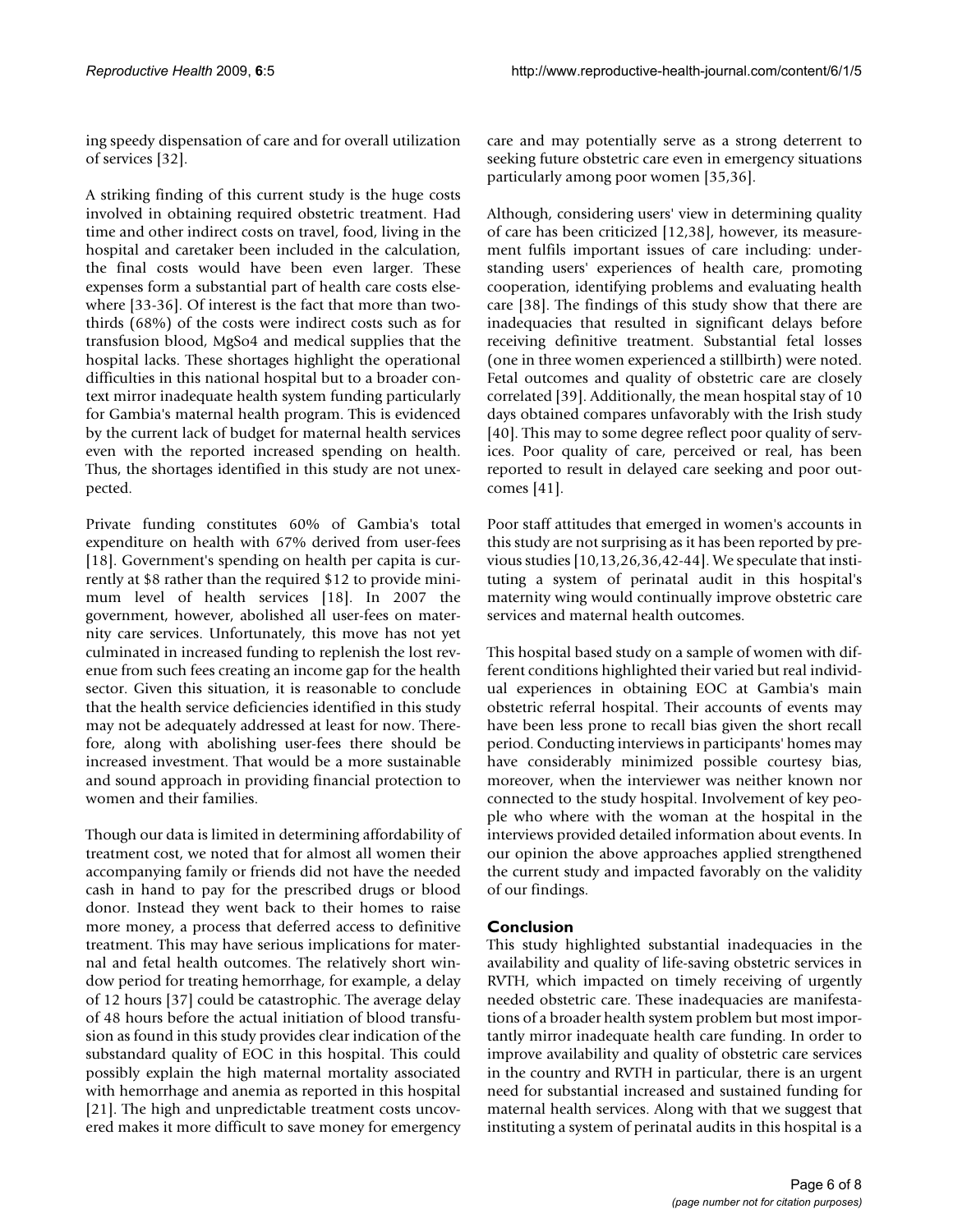necessary intervention. This would continuously improve the quality of obstetric care services and may possibly reduce the high maternal mortality rate in this hospital.

# **Key Points**

Prompt access to high quality emergency obstetric care (EOC) is not only essential for positive maternal and fetal outcomes – it is also critical for future utilization of such services.

- Women seeking EOC services endure substantial delays before receiving definitive treatment;
- Multiple health service factors including lack of transfusion blood, shortage of essential drugs (particularly Magnesium Sulphate) and shortage of doctors contributed to these delays;

• The need for transfusion or treatment of hypertensive pregnancy disorders inflated the final treatment costs to up to 18 times greater than the standard fees;

Inadequate funding for the health system played an important role. Therefore, increased investment in the health system may substantially improve the quality of EOC services.

#### **Abbreviations**

EOC: Emergency Obstetric Care; MMR: Maternal Mortality Ratio; Magnesium Sulphate: MgSo4; RVTH: Royal Victoria Teaching Hospital; SAMM: Severe Acute Maternal Morbidity

#### **Competing interests**

The authors declare that they have no competing interests.

#### **Authors' contributions**

MC conceived of the study, did the data collection and analysis, wrote the first draft and final paper. SV participated in the draft of the manuscript and final paper. JS supervised the project, reviewed the first and final paper. All authors read and approved of the final manuscript.

#### **Acknowledgements**

We thank the women, their families and husbands for their participation. To the management and staff of RVTH particularly those at the maternity wing's records office we express our gratitude. The authors thank the then Chief Medical Director of RVTH later became Gambia's Health Minister, Dr. Malick Njie, for his unlimited support. To Alieu Jammeh (then Manager National AIDS Control Program) who provided transport during the interviews, we register our gratefulness. We also acknowledge the Institute of General Practice and Community Medicine, University of Oslo, for the financial support.

#### **References**

- 1. World Health Organization: **Maternal mortality in 2005: Estimates developed by WHO, UNICEF, UNFPA and the World Bank.** Geneva: World Health Organization; 2007.
- 2. World Health Organization: **Health and the Millennium Development Goals.** Geneva: World Health Organization; 2005.
- 3. Paxton A, Maine D, Freedman L, Fry D, Lobis S: **[The evidence for](http://www.ncbi.nlm.nih.gov/entrez/query.fcgi?cmd=Retrieve&db=PubMed&dopt=Abstract&list_uids=15694106)** Int J Gynaecol Obstet 2005, **88(2):**181-193.
- 4. Graham W: **Can skilled attendance at delivery reduce maternal mortality in developing countries?** *Stud Health Serv Organ Policy* 2001, **17:**97-129.
- 5. AMDD: **[Program note: using UN process indicators to assess](http://www.ncbi.nlm.nih.gov/entrez/query.fcgi?cmd=Retrieve&db=PubMed&dopt=Abstract&list_uids=12566202) [needs in emergency obstetric services: Morocco, Nicaragua](http://www.ncbi.nlm.nih.gov/entrez/query.fcgi?cmd=Retrieve&db=PubMed&dopt=Abstract&list_uids=12566202) [and Sri Lanka.](http://www.ncbi.nlm.nih.gov/entrez/query.fcgi?cmd=Retrieve&db=PubMed&dopt=Abstract&list_uids=12566202)** *Int J Gynaecol Obstet* 2003, **80(2):**222-230.
- 6. Lobis S, Fry D, Paxton A: **[Program note: applying the UN proc](http://www.ncbi.nlm.nih.gov/entrez/query.fcgi?cmd=Retrieve&db=PubMed&dopt=Abstract&list_uids=15694108)[ess indicators for emergency obstetric care to the United](http://www.ncbi.nlm.nih.gov/entrez/query.fcgi?cmd=Retrieve&db=PubMed&dopt=Abstract&list_uids=15694108) [States.](http://www.ncbi.nlm.nih.gov/entrez/query.fcgi?cmd=Retrieve&db=PubMed&dopt=Abstract&list_uids=15694108)** *Int J Gynaecol Obstet* 2005, **88(2):**203-207.
- 7. AMDD: **[Program note. Using UN process indicators to assess](http://www.ncbi.nlm.nih.gov/entrez/query.fcgi?cmd=Retrieve&db=PubMed&dopt=Abstract&list_uids=12384277) [needs in emergency obstetric services: Pakistan, Peru and](http://www.ncbi.nlm.nih.gov/entrez/query.fcgi?cmd=Retrieve&db=PubMed&dopt=Abstract&list_uids=12384277) [Vietnam.](http://www.ncbi.nlm.nih.gov/entrez/query.fcgi?cmd=Retrieve&db=PubMed&dopt=Abstract&list_uids=12384277)** *Int J Gynaecol Obstet* 2002, **78(3):**275-282.
- 8. AMDD: **[Program note. Using UN process indicators to assess](http://www.ncbi.nlm.nih.gov/entrez/query.fcgi?cmd=Retrieve&db=PubMed&dopt=Abstract&list_uids=14511885) [needs in emergency obstetric services: Niger, Rwanda and](http://www.ncbi.nlm.nih.gov/entrez/query.fcgi?cmd=Retrieve&db=PubMed&dopt=Abstract&list_uids=14511885) [Tanzania.](http://www.ncbi.nlm.nih.gov/entrez/query.fcgi?cmd=Retrieve&db=PubMed&dopt=Abstract&list_uids=14511885)** *Int J Gynaecol Obstet* 2003, **83(1):**112-120.
- 9. Fauveau V: **[Program Note: Using UN process indicators to](http://www.ncbi.nlm.nih.gov/entrez/query.fcgi?cmd=Retrieve&db=PubMed&dopt=Abstract&list_uids=17291505) [assess needs in emergency obstetric services: Gabon,](http://www.ncbi.nlm.nih.gov/entrez/query.fcgi?cmd=Retrieve&db=PubMed&dopt=Abstract&list_uids=17291505) [Guinea-Bissau, and The Gambia.](http://www.ncbi.nlm.nih.gov/entrez/query.fcgi?cmd=Retrieve&db=PubMed&dopt=Abstract&list_uids=17291505)** *Int J Gynaecol Obstet* 2007, **96(3):**233-240.
- 10. Telfer ML, Rowley JT, Walraven GE: **[Experiences of mothers with](http://www.ncbi.nlm.nih.gov/entrez/query.fcgi?cmd=Retrieve&db=PubMed&dopt=Abstract&list_uids=12476731) [antenatal, delivery and postpartum care in rural Gambia.](http://www.ncbi.nlm.nih.gov/entrez/query.fcgi?cmd=Retrieve&db=PubMed&dopt=Abstract&list_uids=12476731)** *Afr J Reprod Health* 2002, **6(1):**74-83.
- 11. Ministry of Health: **Drug Revolving Fund accounting and procedure manual.** Banjul: Gambia Government; 1988.
- 12. Langer A, Villar J, Romero M, Nigenda G, Piaggio G, Kuchaisit C: **[Are](http://www.ncbi.nlm.nih.gov/entrez/query.fcgi?cmd=Retrieve&db=PubMed&dopt=Abstract&list_uids=12133195) women and providers satisfied with antenatal care? Views on [a standard and a simplified, evidence-based model of care in](http://www.ncbi.nlm.nih.gov/entrez/query.fcgi?cmd=Retrieve&db=PubMed&dopt=Abstract&list_uids=12133195) [four developing countries.](http://www.ncbi.nlm.nih.gov/entrez/query.fcgi?cmd=Retrieve&db=PubMed&dopt=Abstract&list_uids=12133195)** *BMC Womens Health* 2002, **2(1):**7.
- 13. Mbaruku G, Bergstrom S: **[Reducing maternal mortality in Kig](http://www.ncbi.nlm.nih.gov/entrez/query.fcgi?cmd=Retrieve&db=PubMed&dopt=Abstract&list_uids=10141624)[oma, Tanzania.](http://www.ncbi.nlm.nih.gov/entrez/query.fcgi?cmd=Retrieve&db=PubMed&dopt=Abstract&list_uids=10141624)** *Health Policy Plan* 1995, **10(1):**71-78.
- 14. World Health Organization: **Beyond the numbers: reviewing maternal deaths and complication to make pregnancy safer 2004.** Geneva: World Health Organization; 2005.
- 15. Mantel GD, Buchmann E, Rees H, Pattinson RC: **Severe acute maternal morbidity: a pilot study of a definition for a nearmiss.** *BJOG* 1998, **105(9):**985-990.
- 16. Stones W, Lim W, Al-Azzawi F, Kelly M: **[An investigation of](http://www.ncbi.nlm.nih.gov/entrez/query.fcgi?cmd=Retrieve&db=PubMed&dopt=Abstract&list_uids=10113878) [maternal morbidity with identification of life-threatening](http://www.ncbi.nlm.nih.gov/entrez/query.fcgi?cmd=Retrieve&db=PubMed&dopt=Abstract&list_uids=10113878) ['near miss' episodes.](http://www.ncbi.nlm.nih.gov/entrez/query.fcgi?cmd=Retrieve&db=PubMed&dopt=Abstract&list_uids=10113878)** *Health Trends* 1991, **23(1):**13-15.
- 17. United Nations Development Program: **Human Development Report 2006.** *New York: United Nations Develpoment Program* 2006 [<http://hdr.undp.org/en/media/HDR06-complete.pdf>].
- 18. World Health Organization Arica Regional Office: **The Health of the People: The African Regional Health Report.** *Brazzaville* 2006.
- 19. Department of State for Health: **The Gambian road map to accelerate the reduction of maternal & newborn morbidity & mortality.** Banjul: Gambia Government; 2005.
- 20. Department of State for Health: **Public Expenditure Review 2001: Health Sector Situation Analysis.** Banjul: Gambia Government; 2005.
- 21. Anya SE: **[Seasonal variation in the risk and causes of maternal](http://www.ncbi.nlm.nih.gov/entrez/query.fcgi?cmd=Retrieve&db=PubMed&dopt=Abstract&list_uids=15155982) [death in the Gambia: malaria appears to be an important](http://www.ncbi.nlm.nih.gov/entrez/query.fcgi?cmd=Retrieve&db=PubMed&dopt=Abstract&list_uids=15155982) [factor.](http://www.ncbi.nlm.nih.gov/entrez/query.fcgi?cmd=Retrieve&db=PubMed&dopt=Abstract&list_uids=15155982)** *Am J Trop Med Hyg* 2004, **70(5):**510-513.
- 22. Department of State for Health: **The standard drug treatment manual.** Banjul: Gambia Government; 2005.
- 23. Dahlgren L, Emmelin M, Winkvist A: **Qualitative methodology for international public health.** Umea: International School of Public Health; 2004.
- 24. Naef R, Washburne J, Martin R, Magann E, Scanlon P, Morrison J: **[Hemorrhage Associated with Cesarean Delivery: When is](http://www.ncbi.nlm.nih.gov/entrez/query.fcgi?cmd=Retrieve&db=PubMed&dopt=Abstract&list_uids=7650550) [Transfusion Needed?](http://www.ncbi.nlm.nih.gov/entrez/query.fcgi?cmd=Retrieve&db=PubMed&dopt=Abstract&list_uids=7650550)** *J Perinatol* 1995, **15(1):**32-35.
- 25. Cruz JR: **[Reduction of maternal mortality: the need for volun](http://www.ncbi.nlm.nih.gov/entrez/query.fcgi?cmd=Retrieve&db=PubMed&dopt=Abstract&list_uids=17374536)[tary blood donors.](http://www.ncbi.nlm.nih.gov/entrez/query.fcgi?cmd=Retrieve&db=PubMed&dopt=Abstract&list_uids=17374536)** *Int J Gynaecol Obstet* 2007, **98(3):**291-293.
- 26. Cham M, Sundby J, Vangen S: **[Maternal mortality in the rural](http://www.ncbi.nlm.nih.gov/entrez/query.fcgi?cmd=Retrieve&db=PubMed&dopt=Abstract&list_uids=15871743) [Gambia, a qualitative study on access to emergency obstet](http://www.ncbi.nlm.nih.gov/entrez/query.fcgi?cmd=Retrieve&db=PubMed&dopt=Abstract&list_uids=15871743)[ric care.](http://www.ncbi.nlm.nih.gov/entrez/query.fcgi?cmd=Retrieve&db=PubMed&dopt=Abstract&list_uids=15871743)** *Reprod Health* 2005, **2(1):**3.